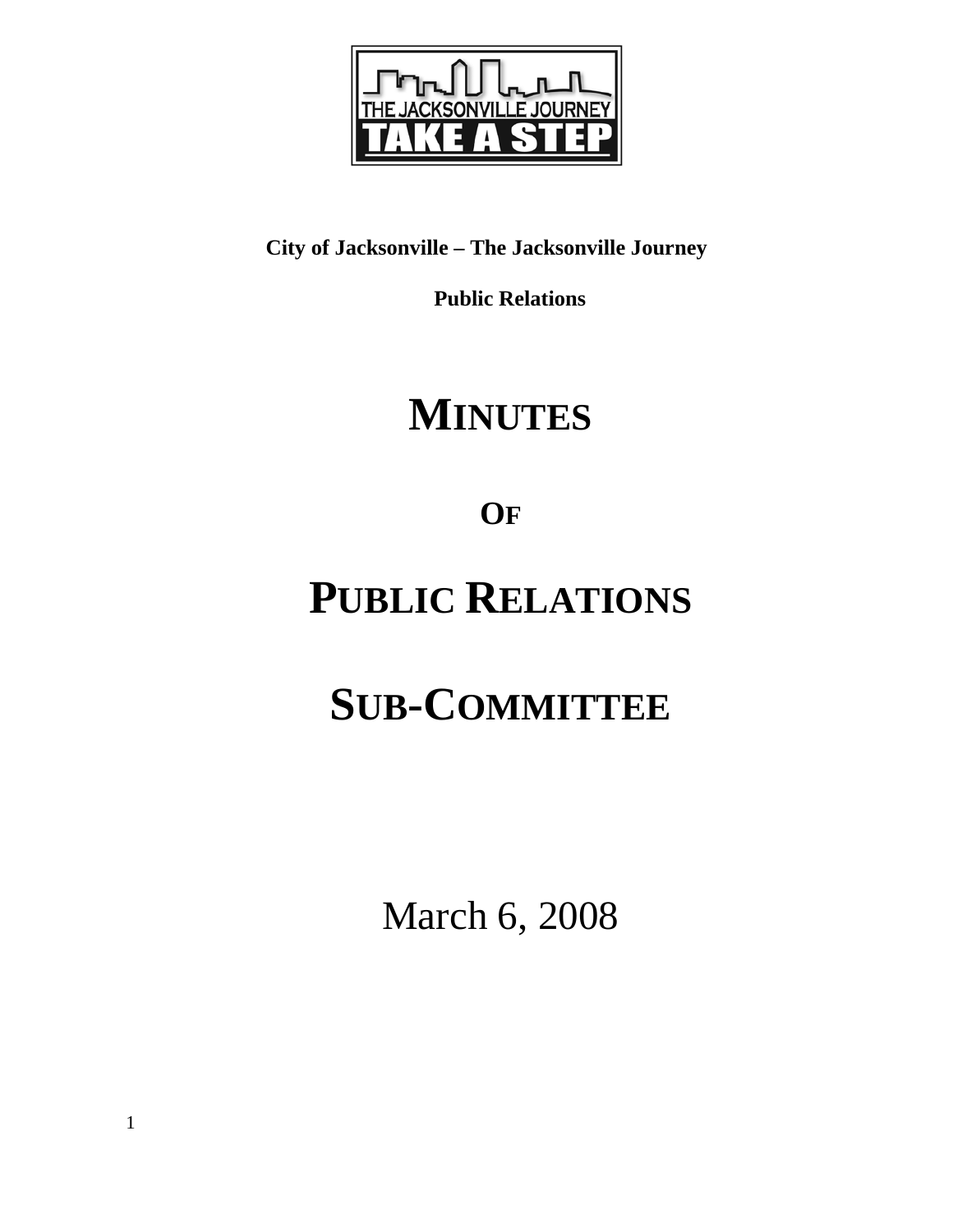### **The Jacksonville Journey – Public Relations**

#### **Sub-Committee**

#### **March 6, 2008**

#### **4:00 p.m.**

**PROCEEDINGS before the Jacksonville Journey – Public Relations Sub-Committee taken on Thursday, March 6 2008, Edward Ball Building, 8th Floor – 214 N. Hogan Street, Jacksonville, Duval County, Florida commencing at approximately 4:20 p.m.** 

**Public Relations Sub-Committee** 

**Will Ketchum, Chair Diane Brunet, Member Hazel Campbell, Member Maria Coppola, Member Hester Clark, Member Ben Frazier, Member Reggie Fullwood, Member Clara McLaughlin, Member Paul McCormick, Member Bryant Rollins, Member Melissa Ross, Member Neill Vining, Member**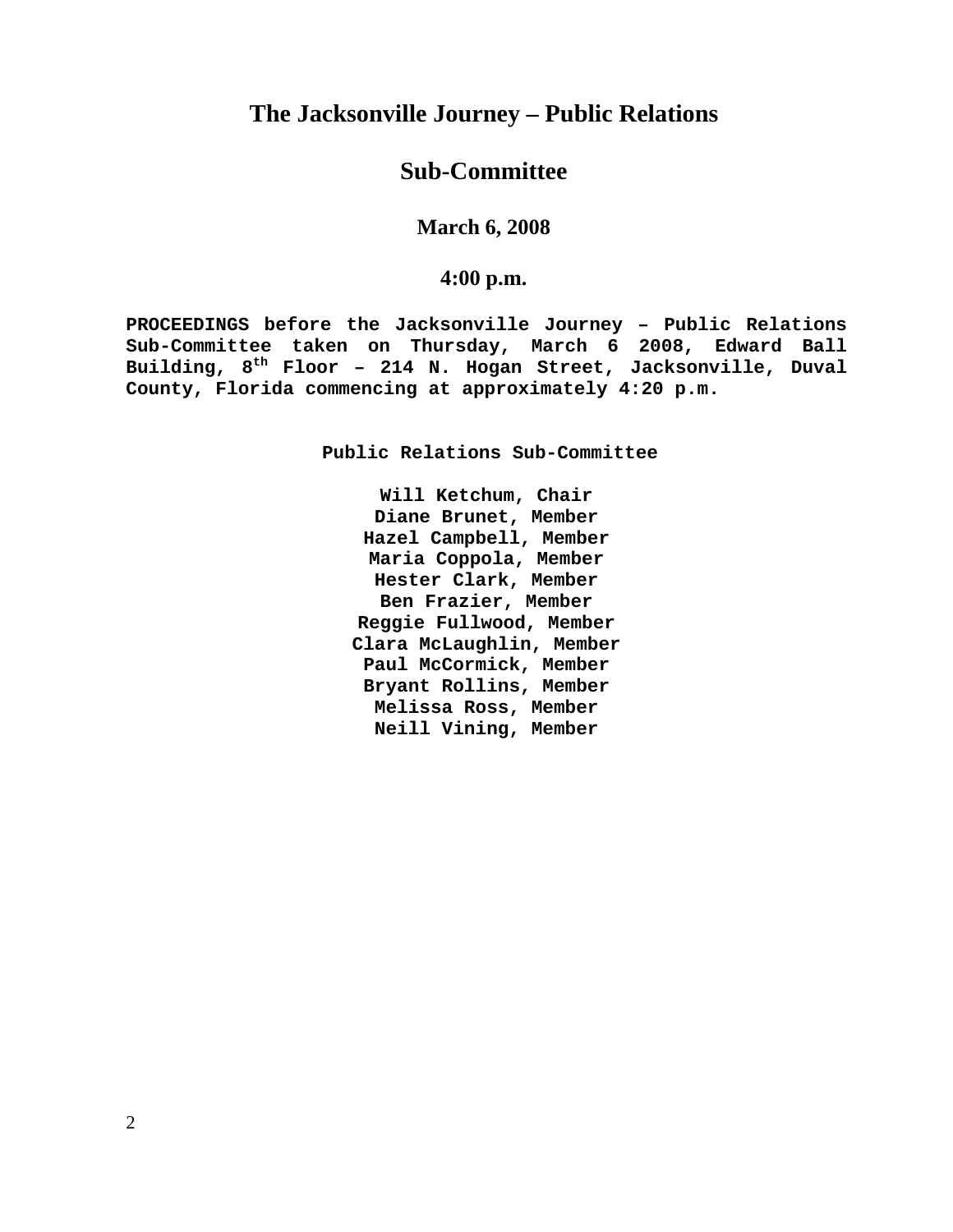#### **APPEARANCES**

**COMMITTEE CHAIRS & MEMBERS:**

WILL KETCHUM, Chair REGGIE FULLWOOD, Member

**STAFF:**  RACHEL DAVIS RENEE BRUST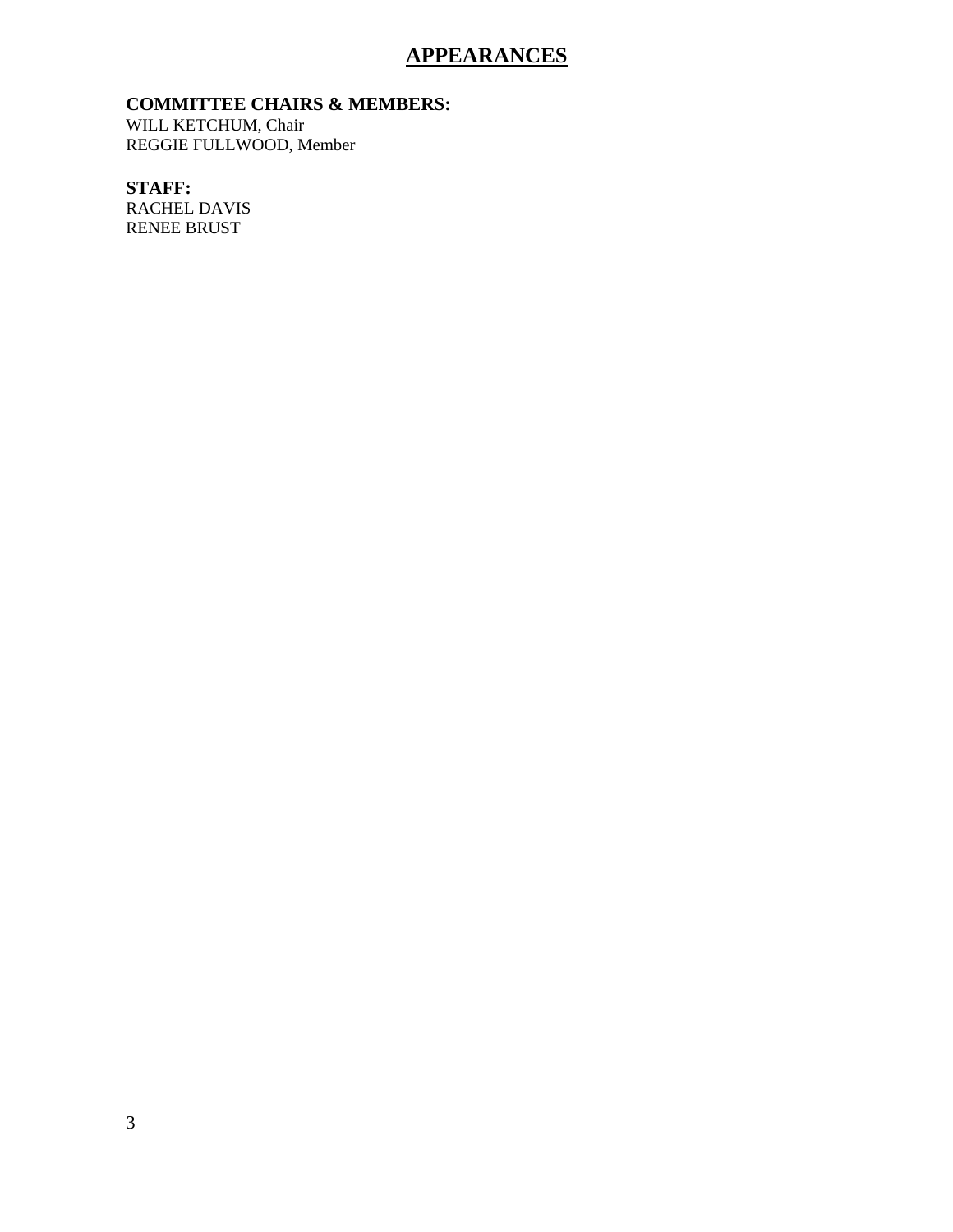#### **PROCEEDINGS**

March 6, 2008

Public Relations Sub-Committee 4 p.m.

**Call to Order and Comments.** Chairman Ketchum called the meeting to order at approximately 4:20 p.m.

**Purpose of Meeting.** Discuss the marketing plan for specific asks from Jacksonville Journey Education Committee: career academies and co-teaching.

Chairman Ketchum welcomed the group and asked Renee Brust to provide any information she had about career academies and coteaching.

Mrs. Brust explained the need for career academies and the marketing campaign needed to focus on dispelling the notion of "vo-tech." Many parents and students are turned off by career academies because their perception of the program. They need to see it as an alternative to the magnet schools and college prep courses.

The career academies prepare children for careers in nursing, teaching, IT, and firefighting; but most of all, they engage children in something they perceive as practical, thereby keeping them in school. Many career academies partner with local schools like FCCJ and high-school students graduate with college credit hours under their belt.

4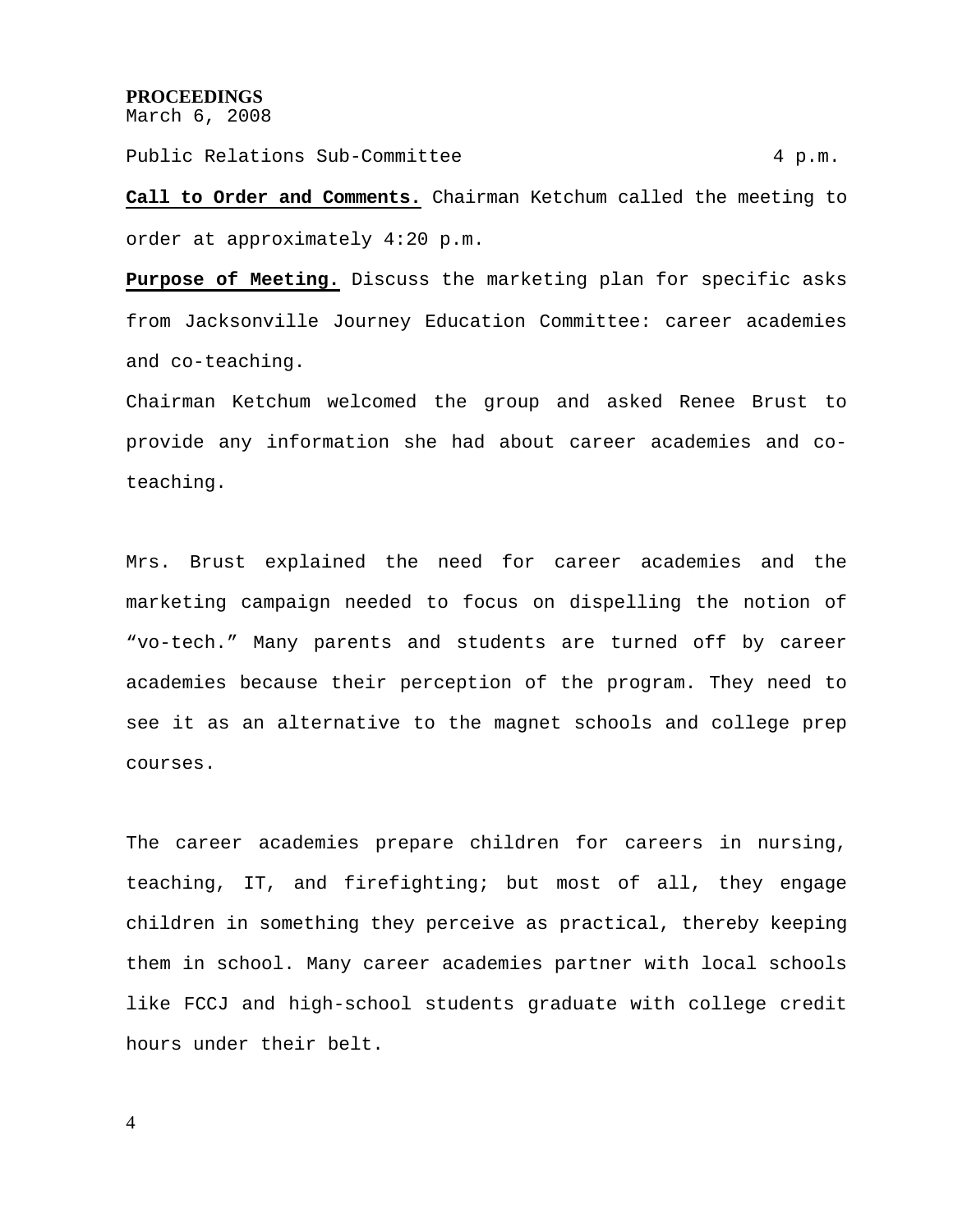Mrs. Brust said the Schultz Center was working to help get all career academies accredited to make the transition from highschool to college easier for students who wish to do so.

Chairman Ketchum asked if the career academies were basically feeder programs for kids to get their AA degree, go to a four year college and/or go straight into a career. Mrs. Brust said it could be any of the above depending on the desired area of study. Nurses and teachers, of course, need additional training to become certified. But in many cases the high school students were spending time with professionals in their desired fields.

Reggie Fullwood said his sister, who is in the nursing program at one career academy, has actually gotten to spend time shadowing nurses in local hospitals.

Mrs. Brust also said the Education Committee has discussed possible business partnerships with career academies. For example Miller Electric has agreed to partner with the school system to set up an electrical program. The point being, many businesses are hiring students from outside the area because the local school system is not graduating enough skilled students. Partnerships like Miller Electric would provide the training to sustain a superior workforce.

5 Chairman Ketchum asked when "the pitch" to parents and/or students would come. Mrs. Brust said many of the career academies are four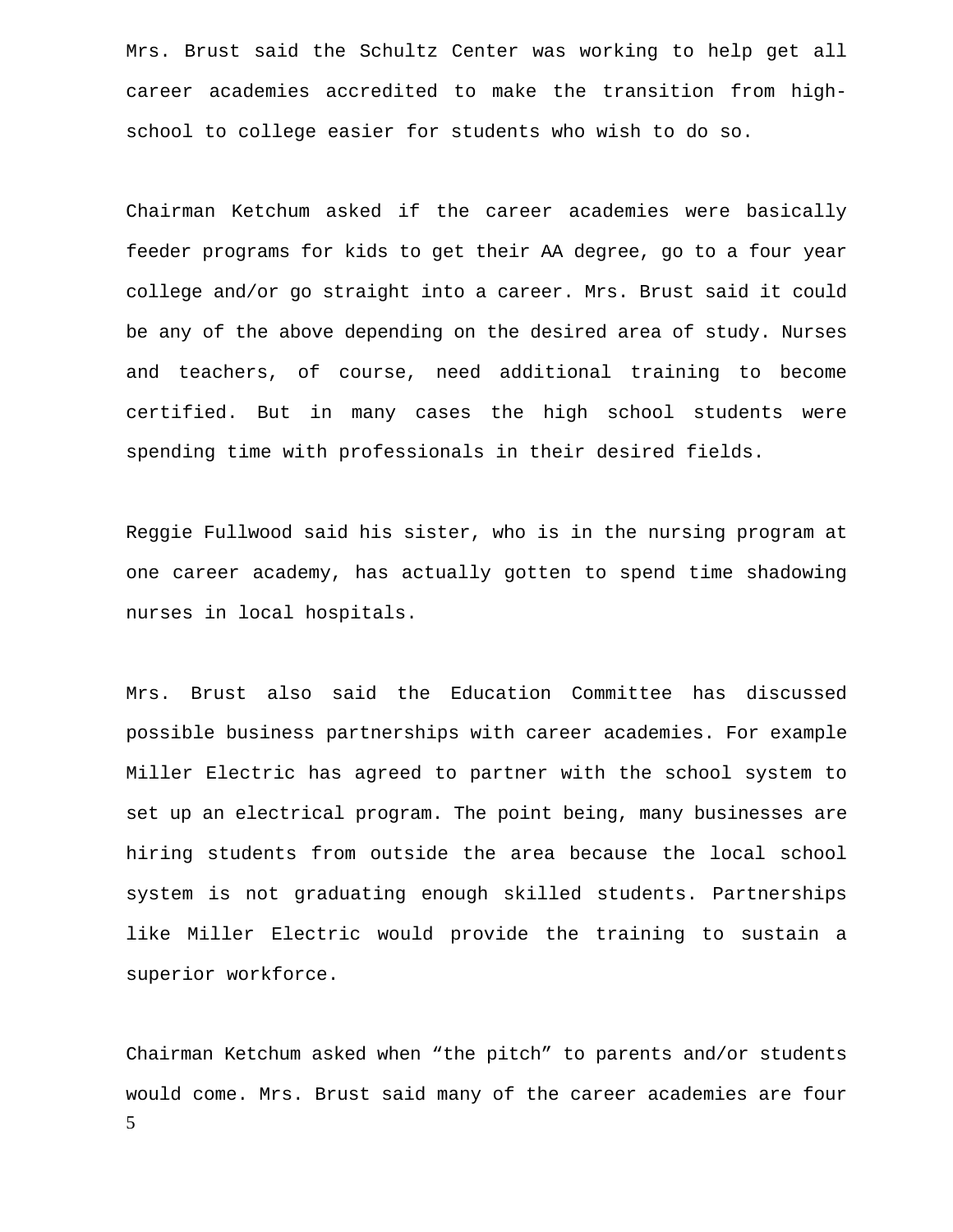year, so they would need to get the word out in middle school either through an expo (similar to Magnet Mania).

The group decided the primary audience would be parents and the secondary audience would be students.

Chairman Ketchum and Mr. Fullwood asked for a complete list of career academies and areas of study so they could begin their work.

The group also took up the topic of co-teaching. Mrs. Brust explained the new program that Duval County Schools just adopted. Two teachers can share a classroom and both work part-time. Many teachers leave the classroom within their first through fifth years teaching. Many want to start families and would rather stay home with their children.

In an effort to retain good teachers and entice some to return to teaching, the idea of co-teaching is a good alternative. And they get full benefits. Teachers are responsible for identifying their own co-teacher.

Chairman Ketchum and Mr. Fullwood said the school board or the teachers union should make it easier for teachers to identify coteachers through a database. One way to reach out to teachers is through the teachers union or through fliers that detail the program.

6